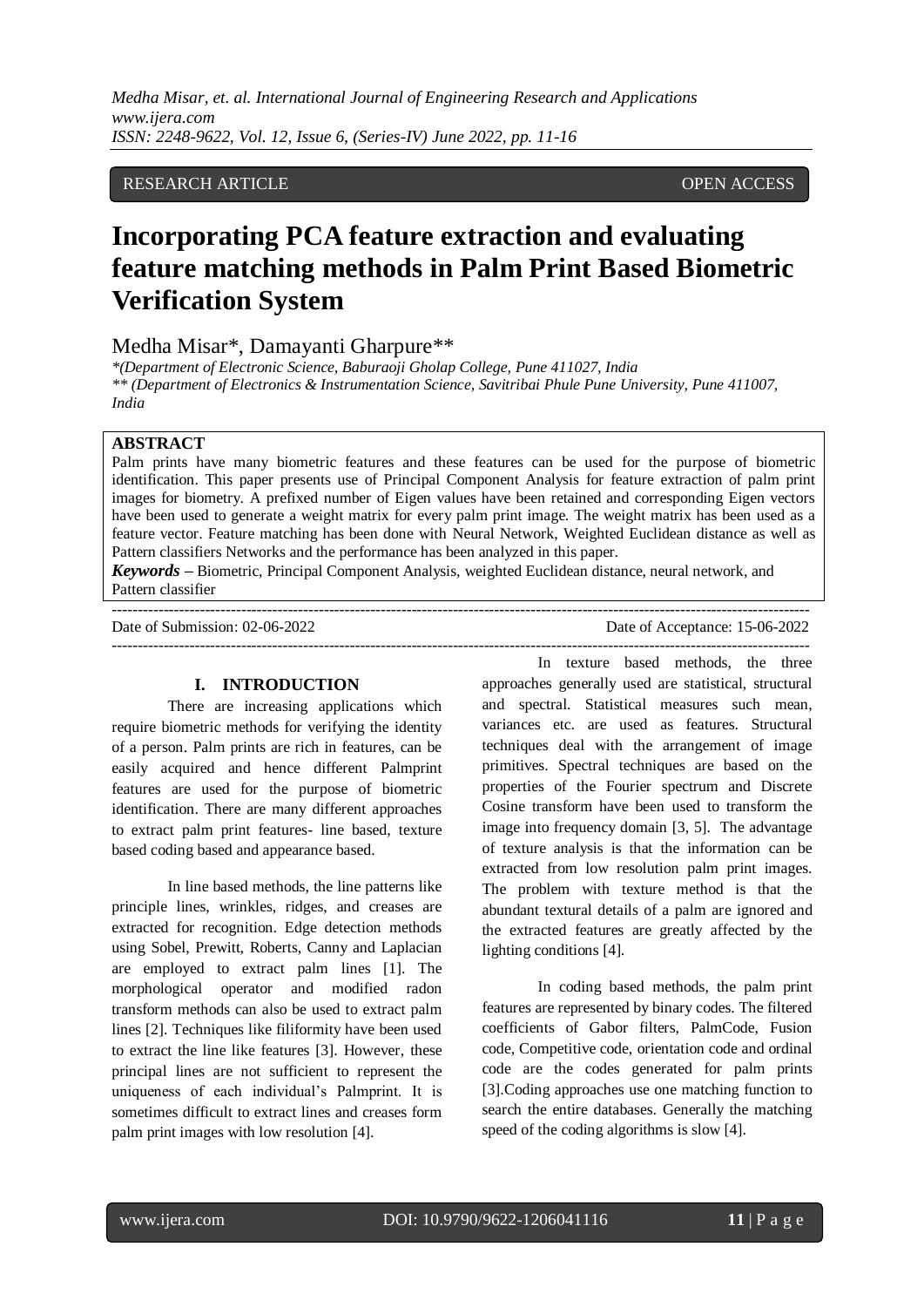In appearance methods, generally analyses such as Principle Component Analysis (PCA), Linear Discriminant Analysis (LDA) and Independent Component Analysis (ICA) are used [3,6]. Principal component analysis (PCA) is a mathematical procedure that uses a transformation to convert a set of observations of possibly correlated variables into a set of values of uncorrelated variables called principal components. The number of principal components is less than or equal to the number of original variables. It has been found that principal components offer good characteristics for palmprint recognition [4].

The basics of principal components, Eigen values and Eigen vector is explained in Section II of this paper. The methodology and processing carried out in this work is explained in Section III. The experimental work is described in Section IV. Finally, the results and discussion is given in Section V.

# **II. BASIC INFORMATION**

The palmprint features are selected from a region of interest ROI that is a sub image which is extracted. This ROI can be circular or square in shape. Circle based ROIs require higher amount of computation. Hence square based ROIs are commonly used [7]. The general method of selecting the ROI is to extract the boundary, then convert the image to binary image and identify key points of the image. These key points are used to construct the coordinate axes and then a fixed size square is determined and clipped [7]. The ROIs are subjected to efficient preprocessing algorithms to remove noise and illumination effects [8,9].

As part of feature extraction, subspace based approaches are also called appearance based approaches. The subspace coefficients are regarded as features [10,11]. Principal Component Analysis is an appearance based methods which extracts features in the subspace from the training images. With PCA, the data set having much variation is retained. Thus it reduces the dimensionality of the data set [12,13]. PCA has been widely used in pattern recognition. When the images are encoded into this subspace, and then returned to the original space, error between the reconstructed and the original images is minimized [14].

Usually a palmprint image is described as a two-dimensional array  $(N \times N)$ . In the Eigen space method, this can be defined as a vector of length  $N^2$ , called a "palm vector". Since palmprints have similar structures (usually three main lines and creases), all "palm vectors" are located in a narrow image space, thus they can be described by a relatively low dimensional space. As the most optimal orthonormal expansion for image compression, the K–L transform can represent the principle components of the distribution of the palmprints or the eigenvectors of the covariance matrix of the set of Palmprint images. Those eigenvectors define the subspace of the palmprints, which are called "Eigen palms". Then, each palmprint image in the training set can be exactly represented in terms of a linear combination of the "Eigen palms" [4].

# **III. METHODOLOGY**

The work presented in this paper has an objective of implementing palm print biometric recognition in a touch-less acquisition setup. In order to achieve better recognition accuracy, the palm images are appropriately aligned and then the ROI are extracted with the procedure in [15].

To make the extracted features independent of the illumination, illumination adjustment is required. This is done by using the conventional way of subtracting a certain percentage of the average intensity level from the entire palm image [16].

Principal Component Analysis has been done by finding the covariance matrix. The Eigen values and Eigen vectors have been calculated. Only the principal components have been retained. Then the mean-shifted images have been projected into the Eigen space using the retained eigenvectors. A weight matrix has been generated for each image. The weights obtained by this method have been used as feature vector.

For feature matching, Neural Networks, Weighted Euclidean distance and pattern classifiers have been used.

A neural network has also been implemented for feature matching for comparative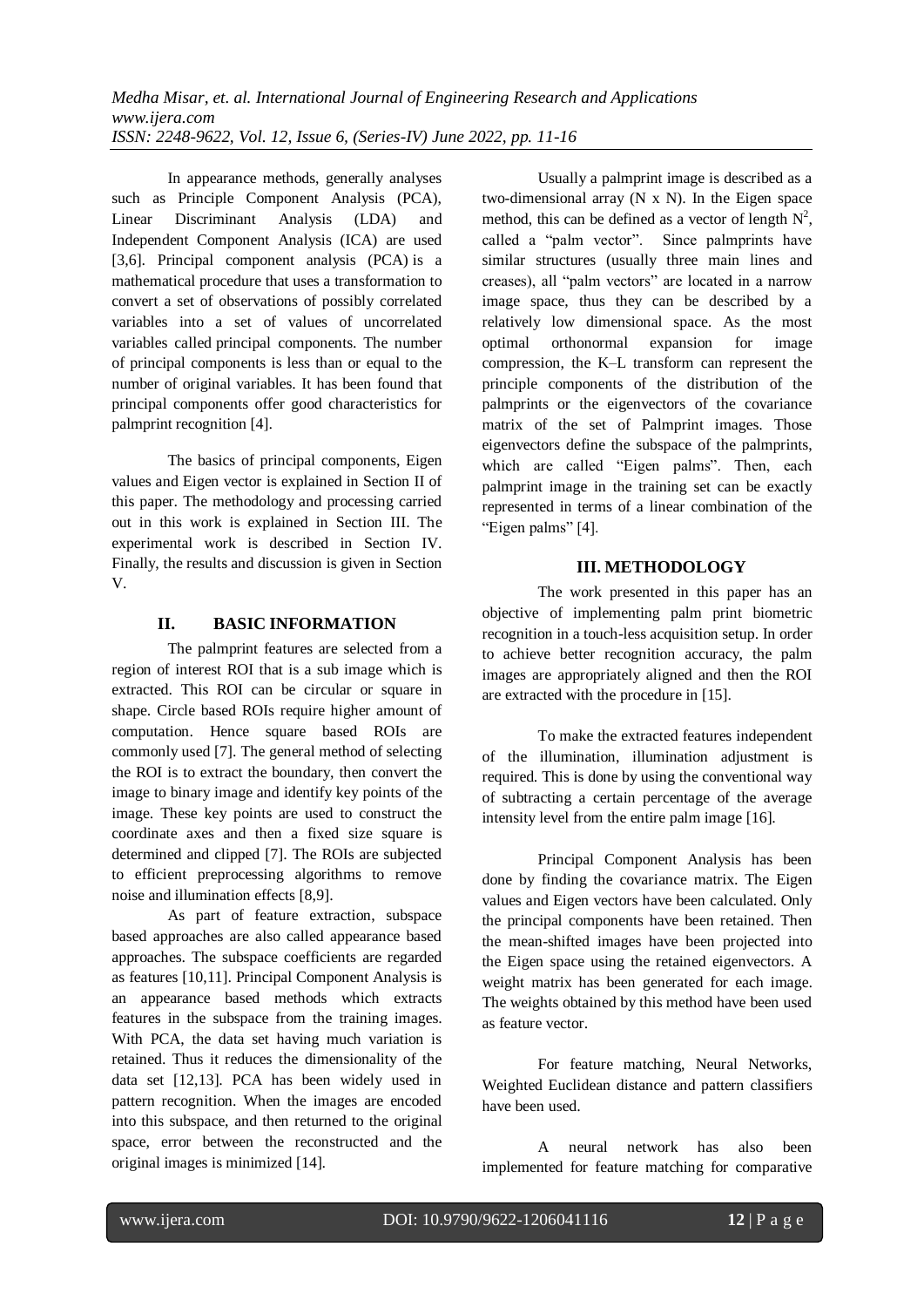*Medha Misar, et. al. International Journal of Engineering Research and Applications www.ijera.com ISSN: 2248-9622, Vol. 12, Issue 6, (Series-IV) June 2022, pp. 11-16*

study. Neural networks process information in a similar way the human brain does. The network is composed of a large number of highly interconnected processing elements called neurons working in parallel to solve a specific problem. Neural networks learn by example. Neural networks have been used to solve a wide variety of tasks that are hard to solve using ordinary rule-based programming. Most ANNs contain some form of 'learning rule' which modifies the weights of the connections according to the input patterns that it is presented with. Thus ANNs learn by example. The most common class of ANNs is the Back Propagation Neural Networks (BPNNs). Back propagation is an abbreviation for the backwards propagation of error [15].

The weighted Euclidean distance is given by

$$
dk = \sum_{i=1}^{N} \left( \left( \frac{(f(i) - f_k(i))^2}{(s_k)^2} \right) \right)
$$

Where f is the feature vector of the unknown palmprint,  $f_k$  and s<sub>k</sub>denote the  $k^{\text{th}}$  feature vector and its standard deviation, and N is the feature length [4]. The person with minimum value of the distance measure is considered as the recognized person [17].

Classification is a type of supervised machine learning in which an algorithm "learns" to classify new observations from examples of labelled data. Classifier learner app available in MATLAB has been used to perform automated training for searching best possible classification model type. This data is used to train a classification model which is further used to generate predictions for new data.

### **IV. EXPERIMENTAL WORK**

## **4.1: Using Neural Network for feature Matching**

IIT Delhi has created a database of palm print images using a touch less imaging setup. The database contains images of left hand and right hand of 235 users. The resolution of the images is 800x600 pixels. Fig. 1 shows some sample images from the database.



Figure 1: Palm Images from IITD database

In addition 150x150 automatically cropped images are also available. Fig. 2 shows few ROI images.



Figure 2: ROI Images from IITD database.

Images from this database are used for the study in this work. The Image processing Toolbox and Neural Network Toolbox of MATLAB R2016 has been used for the experimentation.

The feature vector is extracted using Principal Component Analysis as described in Section II. The performance of identification with this vector is analyzed with different feature matching methods.

Initially, a 3-layer feed forward back propagation neural network has been used for feature matching for evaluating authentication of 100 persons. Four images of each person have been used for training and one each for testing.

Experiments have been done to examine the results for FAR (False Acceptance Rate), GAR (Genuine Acceptance Rate) and GRR (Genuine Rejection Rate). To evaluate this, two types of case studies have been done. One with using test images of same persons used for training to examine genuine users and second with testing test images of persons other than those used for training to examine imposters. Table 1 shows the results when threshold is set at 50.

Table 1: Result with Neural Network

| Type of tests              |        | FAR  | <b>FRR</b> | GAR   |    |
|----------------------------|--------|------|------------|-------|----|
| Testing images of genuine. |        | 4.6% | 0.4%       | 95%   |    |
| users                      |        |      |            |       |    |
| Testing                    | images | οf   | 89.6%      | 10.3% | 0% |
| imposters                  |        |      |            |       |    |

It is observed that though acceptance rate of genuine users is high, there is high rate of accepting imposters also which is not desirable. When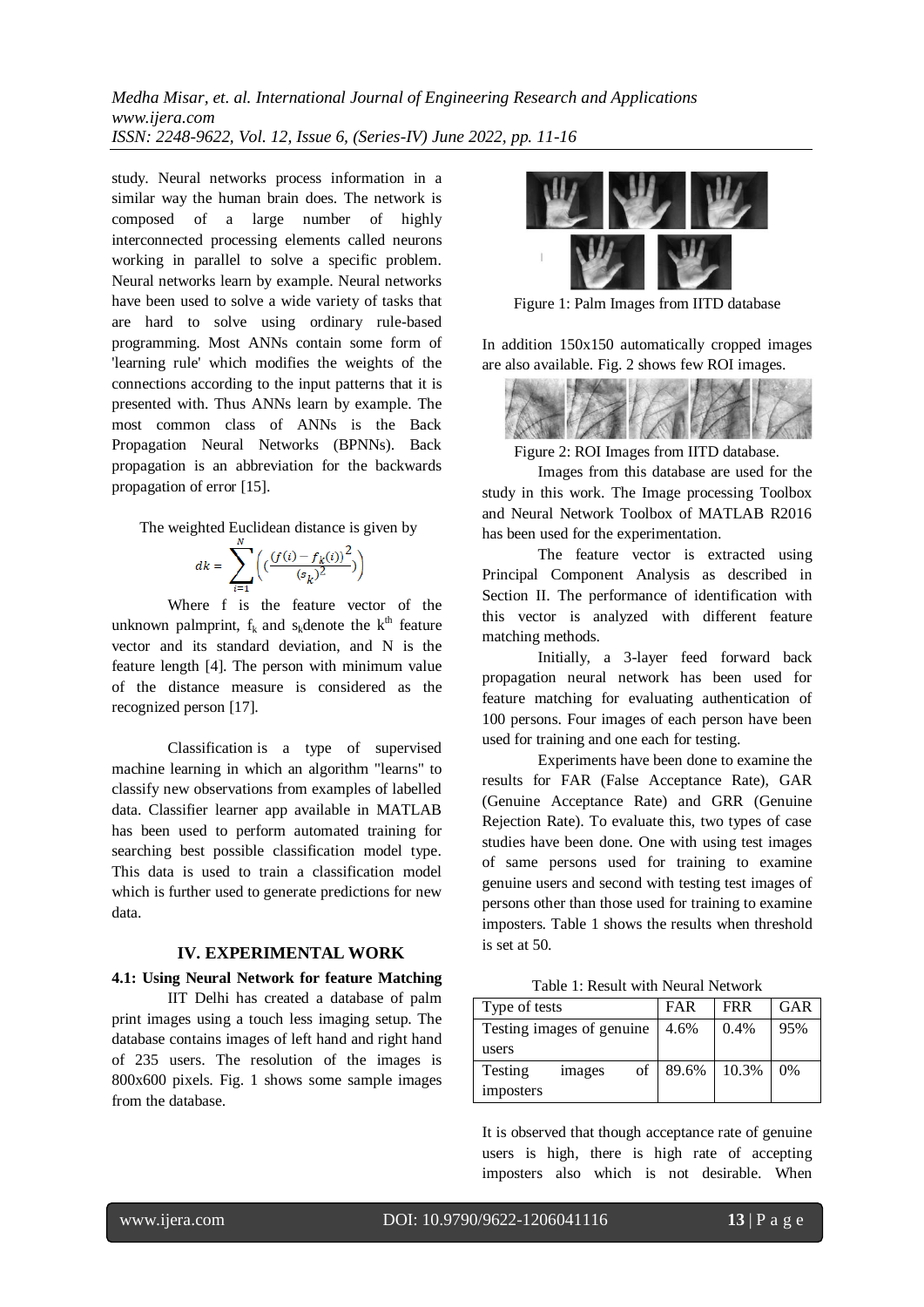threshold value is increased more imposters are accepted, and when threshold value is decreased genuine users are rejected. Hence this feature matching method is resulting in more errors.

# **4.2: Using Weighted Euclidean distance for Feature Matching**

Feature vector has been generated using PCA and feature matching has been implemented with weighted Euclidean distance. This study is undertaken from images of IITD and CASIA databases. Few sample palm images from CASIA database are shown in Fig. 3.



Figure 3: Palm Images from CASIA database

Experiments have been carried out to evaluate the Genuine Acceptance Rate with respect to different parameters such as number of images for training, number of principal components and the threshold to be optimised for design of a final system. Table 2 shows performance of identification with respect to varying number of training images.

| Table 2. Effect of number of training images on |  |
|-------------------------------------------------|--|
| accuracy                                        |  |

| Database                  | GAR            | Number of images of each person for<br>training |      |      |      |      |      |  |
|---------------------------|----------------|-------------------------------------------------|------|------|------|------|------|--|
|                           |                |                                                 |      |      |      | h    |      |  |
| <b>IITD</b>               | GAR<br>(% )    | 82.5                                            | 92.8 | 95.2 |      |      |      |  |
| <b>CASIA</b><br>Palmprint | GAR<br>$(\% )$ | 88.4                                            | 91.5 | 92.5 | 94.5 | 99.0 | 99.5 |  |

It is observed that with 40 principal components and with increase in the number of training images, the Genuine Acceptance Rate also increases. This effect is obtained as expected.

Similarly, four training samples are used and the number of principal components is varied and corresponding accuracy computed. Table 3 shows GAR with varying number of principal components.

Table 3. Effect of number of principal components on GAR

| Database                  | Number of principal components |      |      |      |      |      |      |
|---------------------------|--------------------------------|------|------|------|------|------|------|
|                           | 20                             | 30   | 40   | 50   | 60   | 70   | 80   |
| <b>IITD</b>               | 94.7                           | 94.9 | 95.6 | 95.4 | 94.9 | 94.9 | 95.1 |
| <b>CASIA</b><br>Palmprint | 98.7                           | 98.6 | 98.9 | 98.6 | 98.3 | 98.0 | 97.3 |

With study on IITD and CASIA images, it is observed that GAR is maximum for 40 principal components irrespective of number of users and hence the size of feature vector can be 40.

Considering 40 components, the threshold value has been varied to find the optimum value for decision making. The performance parameters FAR (False Acceptance rate) and FRR (False Rejection Rate) have been found for different threshold values The results are shown in Fig. 4. The point where the curves intersect is the point of EER (Equal Error rate).



Figure 4 a: FAR,FRR vs Threshold for IITD



Figure 4 b: FAR,FRR vs Threshold for CASIA

The value of threshold at EER ie 27 and 32 has been chosen as the optimum value for IITD and CASIA respectively. It is observed that as the threshold value increases, false acceptance increases but false rejection decreases. Thus for low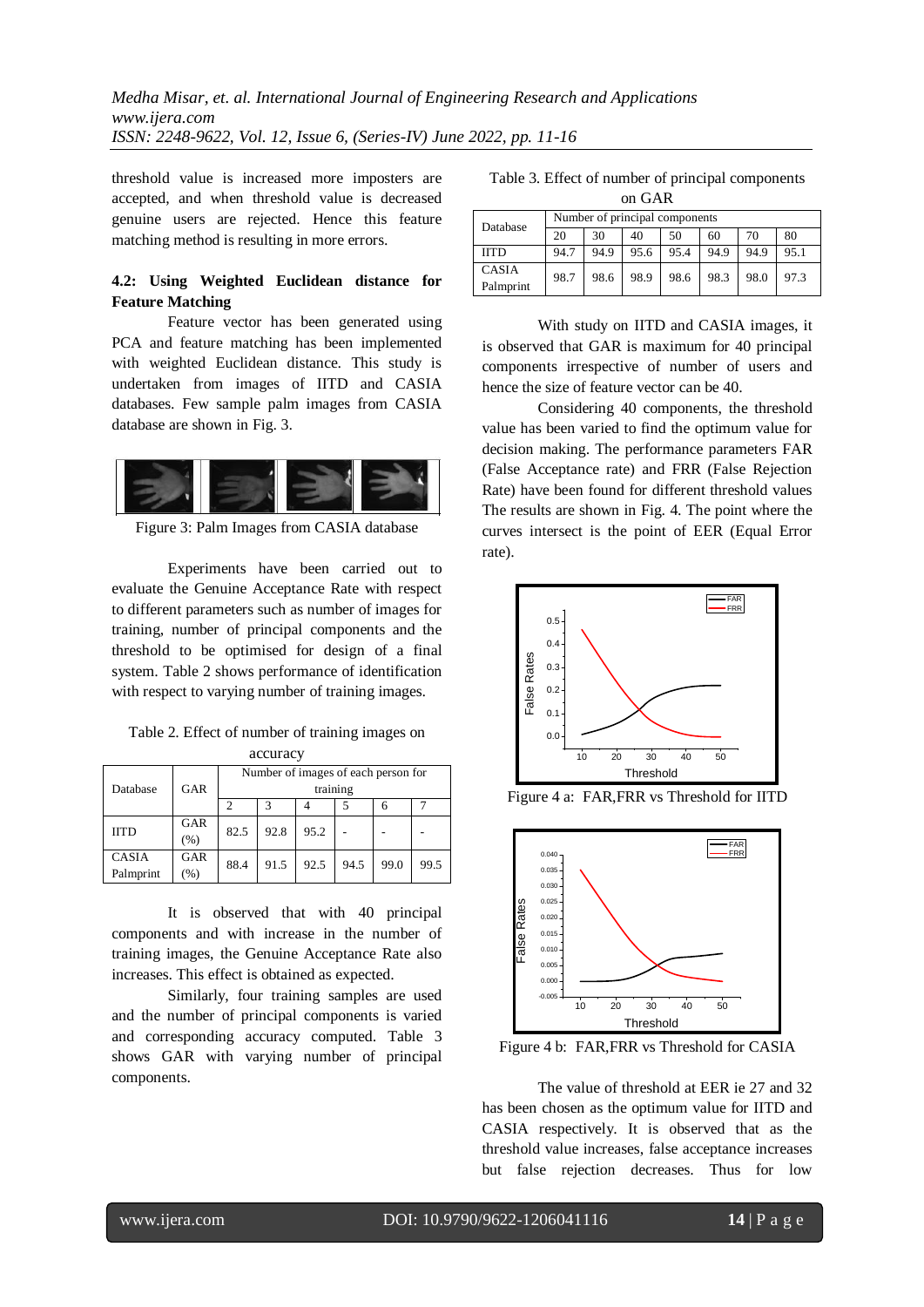thresholds, an unauthorized person is not accepted but a genuine person is rejected. Similarly at high thresholds, genuine person is not rejected, but unauthorized persons are accepted.

The ROC graphs of GAR vs FAR are plotted as shown in figure 5.



Figure 5 b: ROC (CASIA Palmprint)

The nature of the curves for IITD ROIs as well as CASIA Palmprint ROIs are close to the desired standard nature of the same. Moreover, the nature of curve with CASIA ROIs is sharper as compared to that of IITD curve, indicating better performance. Also FAR of CASIA images is very low as compared to the FAR of IITD ROIs.

# **4.3: Using Pattern Classifier for Feature Matching**

Classifier learner app available in MATLAB has been used to perform automated training for searching best possible classification model type. The main objective of using this app is to classify data. Using this app, one can explore supervised machine learning using various classifiers. Considering 40 normalized PCA components, the accuracy obtained is as follows.

FERM FERMIT RESPONSES. The prediction results obtained with this Palm images with White light from CASIA Multispectral database have been used as palmprint images for ROI extraction and feature extraction. Feature vectors comprising of normalized PCA weights are used as data sets for training a model. The feature vectors of test images are applied to the trained model as new data for generating predicted method with palmprint images is given in table 4.

| Table 4. Predictions with classifiers for palmprint |                  |  |  |
|-----------------------------------------------------|------------------|--|--|
|                                                     | 1 <sub>max</sub> |  |  |

| $\frac{1}{2}$ |                               |            |       |  |  |  |  |
|---------------|-------------------------------|------------|-------|--|--|--|--|
| Classifier    | Normalised PCA feature vector |            |       |  |  |  |  |
|               | <b>FAR</b>                    | <b>FRR</b> | GAR   |  |  |  |  |
| Fine KNN      | 3.2%                          | $0\%$      | 96.8% |  |  |  |  |
| <b>LDA</b>    | 5.1%                          | 0%         | 94.9% |  |  |  |  |
| Ensemble KNN  | 93.8%                         | 0%         | 6.2%  |  |  |  |  |
| Ensemble      | 50.3%                         | 0%         | 49.7% |  |  |  |  |
| Discriminant  |                               |            |       |  |  |  |  |

Predictions with k nearest neighbour (KNN) and Linear Discriminant Analysis (LDA) is found to be more accurate.

#### **V. RESULTS AND DISCUSSION**

Neural network implemented has low accuracy. Here the inputs for training have to be carefully selected. Also the number of training inputs and the network parameters need to be modified to improve its performance. The work can be further extended for more number of persons and to find the optimum number of principal components essential. The training parameters of neural network need to be explored and properly selected in order to improve its accuracy rate and thereby derive benefits of the advantages of neural networks.

Use of weighted Euclidean distance for feature matching produces high recognition accuracy. It is indicated that PCA can be used for Palmprint recognition. It is essential to optimize the number of principal components required.

Although, the predictions with k nearest neighbour (KNN) and Linear Discriminant Analysis (LDA) is found to be more accurate. As all the test images were assigned one or the other class no image was rejected by the algorithm, which lead to increase in FAR.

Thus feature matching has been evaluated for performance of biometric system using palmprints by using Neural network, weighted